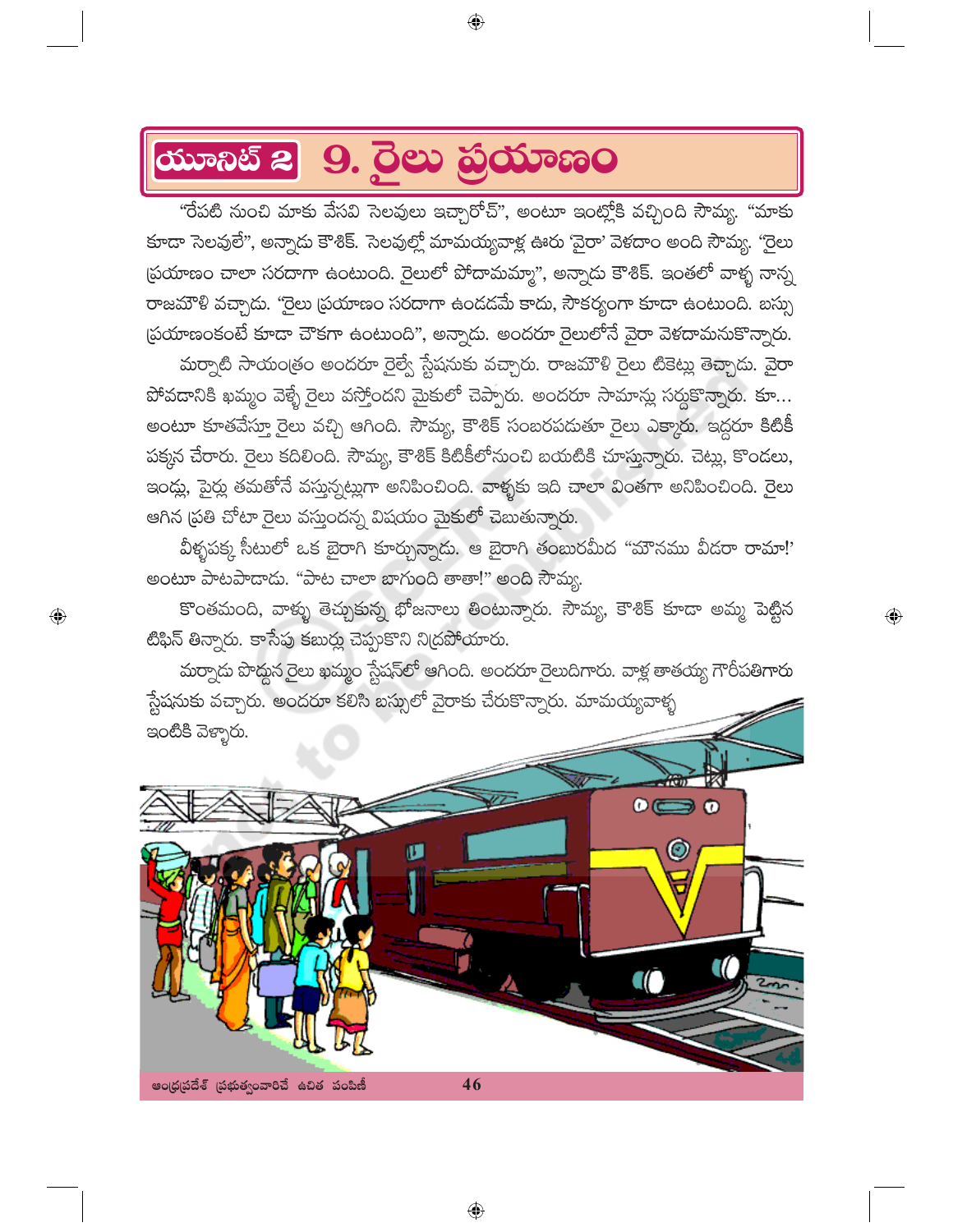

## వినండి – మాట్లాదండి

- (అ) పాఠంలో ఉన్న చిత్రంలో ఎవరెవరు? ఏమేమి చేస్తున్నారో చెప్పండి?
- (**ఆ**) వేసవి సెలవులు ఇస్తే మీరేం చేస్తారు?
- (ఇ) సెలవుల్లో మీరు వెళ్ళిన (పాంతం గురించి చెప్పండి.
- (ఈ) మీరెప్పుడైనా రైలు (పయాణం చేస్తే, దారిలో ఏమేమి చూశారో చెప్పండి.



 $\bigoplus$ 

(అ) కింది పదాలను చదవండి. పాఠంలో వాటిని గుర్తించి గీత గీయండి. సెలవులు వైరా పైర్లు మౌనం ್ದರಿಲು మైకు දීඪිජ ವಟ್ಣು వింత ని(ద కొండలు ್ಲಾರ್

(ఆ) కింది బొమ్మలు గురించి మాట్లాడండి. పదాలను చదవండి. అక్షరాలు చెప్పండి.



సైకిలు – పౌడరు రైలు – గౌను "ఐ" అనే ధ్వని ఉన్న అక్షరం ఏది? "ఔ" అనే ధ్వని ఉన్న అక్షరం ఏది? " - " ఉంటే "ఐ" అని చదవాలి. <u>" ా " ఉం</u>టే <mark>"ఔ"</mark> అని చదవాలి.

```
ఆంధ్రప్రదేశ్ (పభుత్వంవారిచే ఉచిత పంపిణీ
```
 $\bigoplus$ 

47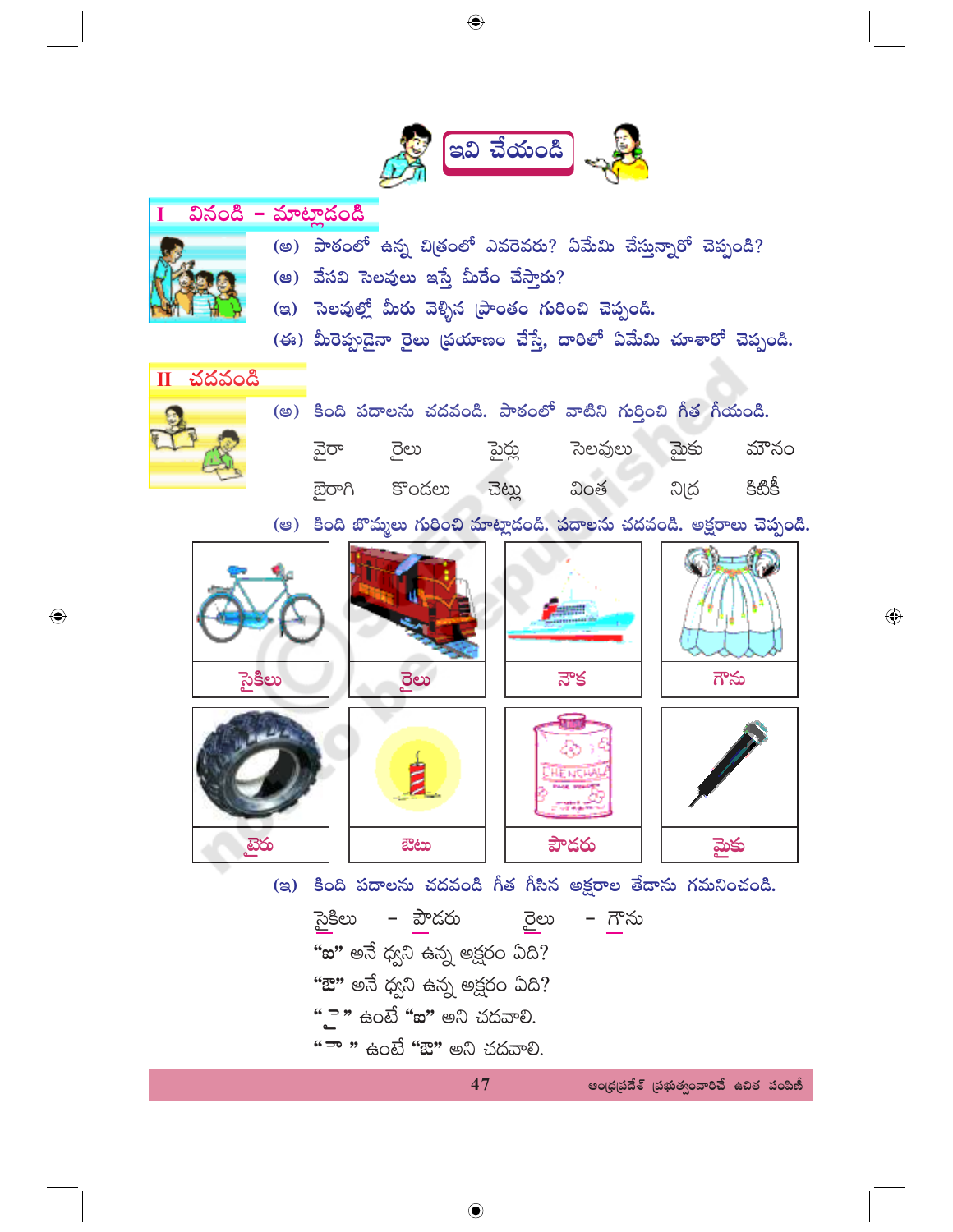

 $\bigoplus$ 

(ఈ) కింది అక్షరాలమధ్య తేదా, గుర్తిస్తూ చదవండి. వీటితో ఏర్పదే పదాలు చెప్పండి. .<br>ఆ పదాలతో వాక్యాలు చెప్పండి.

| అ                  | $\infty$                | ಔ                        |   |
|--------------------|-------------------------|--------------------------|---|
| $\checkmark$       | $\frac{1}{\sqrt{2}}$    | $\overline{\phantom{1}}$ |   |
| $\leq$             |                         | $\mathbf{S}^{\bullet}$   |   |
| $\frac{1}{\alpha}$ | $\overline{\mathbf{g}}$ | $\vec{a}$                |   |
| చ                  | <mark>ra</mark>         | ವೌ                       |   |
| æ                  | <b>B</b>                | జౌ                       |   |
|                    | <u>යි</u>               | <u>టా</u>                |   |
| $\frac{8}{1}$      | $\mathbb{Z}^d$          | $\overline{a}$           |   |
| 18                 | <b>P</b><br>al          |                          |   |
| $\frac{8}{1}$      |                         | $\overline{a}$           | ٠ |
|                    | Lon Ical Ical           | $\vec{a}$                |   |
| $\frac{3}{5}$      |                         | <u>ਹ</u> ੋ               |   |
|                    |                         |                          |   |

|     |                       | ಶಾ   |  |  |
|-----|-----------------------|------|--|--|
| ಐ   | <b>P</b> <sub>2</sub> | ಭೌ   |  |  |
| మ   | <u>ತ</u> ್ರ           | హ    |  |  |
| య   | <u>ය</u> ා            | ಯೌ   |  |  |
| ర   | $\overline{Q}$        | ಕೌ   |  |  |
| ల   | ව                     | లా   |  |  |
| వ   | rga                   | ಫೌ   |  |  |
| శ   | <b>Lou</b>            | శా   |  |  |
| ష   | $\mathbb{R}^1$        | షౌ   |  |  |
| స   | <b>P<sub>2</sub>J</b> | సౌ   |  |  |
| హ   | ్తా                   | హౌ   |  |  |
| ళ్ల | Pogl                  | ళ్రా |  |  |

 $\bigoplus$ 

 $\frac{1}{6}$ ದ್: ಪೌ $\frac{1}{6}$ 

సంతలో టమాటాలు చాలా చౌకగా దొరుకుతాయి.

| <b>台)</b>                               |        |             |            |             | కింది పదాలను, వాక్యాలను ధారాకంగా చదవండి. |       |        |
|-----------------------------------------|--------|-------------|------------|-------------|------------------------------------------|-------|--------|
|                                         | సైకిలు | පුරුධි      | తౌదు       | గౌను        | యాభై                                     | ಔಟು   | ్థెురు |
|                                         | ౙైలు   | గౌను        | මිහා       | పైసలు గౌరి  |                                          | చైను  | ್ತತಲಜ  |
|                                         | తౌదు   | ్లైన        | దేర్,      | గౌరవం మైనా  |                                          | సైరను | బౌలరు  |
|                                         | ్ధెలు  | జ్దౌళ్లి    | పౌదరు బైకు |             | . చౌక                                    | నౌకరు | మైకు   |
|                                         | నౌక    | పౌరుషం రైతు |            | గోదౌను ఔషధం |                                          |       |        |
| అంధ్రప్రదేశ్ (పభుత్వంవారిచే ఉచిత పంపిణీ |        |             | 48         |             |                                          |       |        |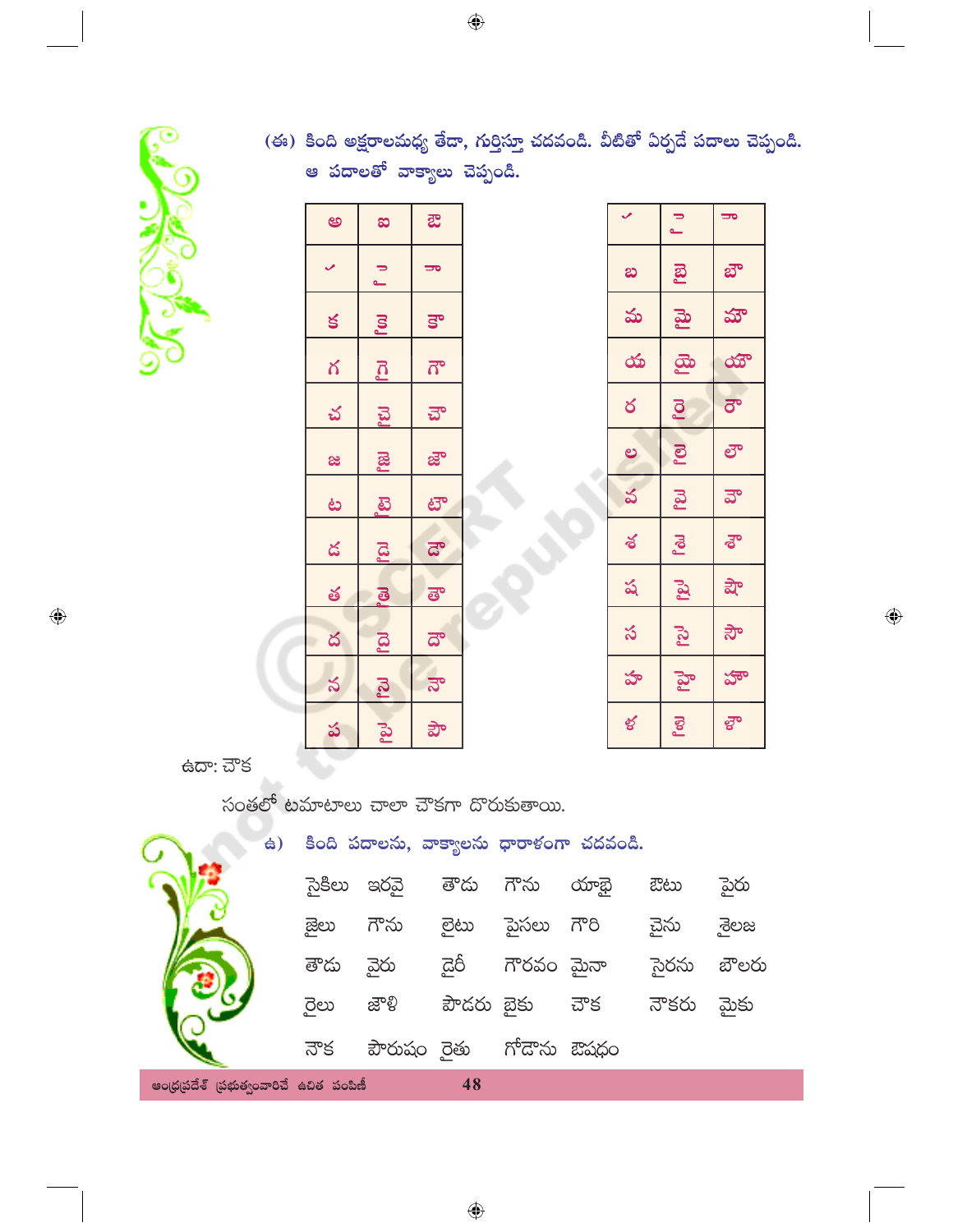నా పేరు గౌరి. మా తాత పేరు రాజమౌళి. మా ఊరు కైకలూరు. మా తాతగారి ఊరు సైదాబాదు. నేను మా మామగారి ఊరికి పోయాను. పొలంలో పైరును చూశాను.

## (ఊ) కింది వాక్యాలను చదవండి. గీత గీసిన అక్షరాలను సరిచేసి రాయండి.

- $1.$  పాప గను వేసుకుంది. పాప \_\_\_\_\_\_\_\_\_ వేసుకుంది.
- $2.$  గదిలో లటు వెలుగుతోంది. గదిలో - వెలుగుతోంది.
- $3.$  రలు కూత కూసింది.
	- కూత కూసింది.
- 4. గౌరి డరీ రాసింది.
	- గౌరి రాసింది.
- 5. రాజు మకులో పాటలు పాదాడు.
	- တား ေတြကို ေတြကို ဆိုပါတယ္ ဆိုထားထိုး

III రాయండి

 $\bigoplus$ 

## (అ) కింది పట్టికలోని అక్షరాలకు గుణింతాలు రాయండి.



 $\bigoplus$ 



 $\bigoplus$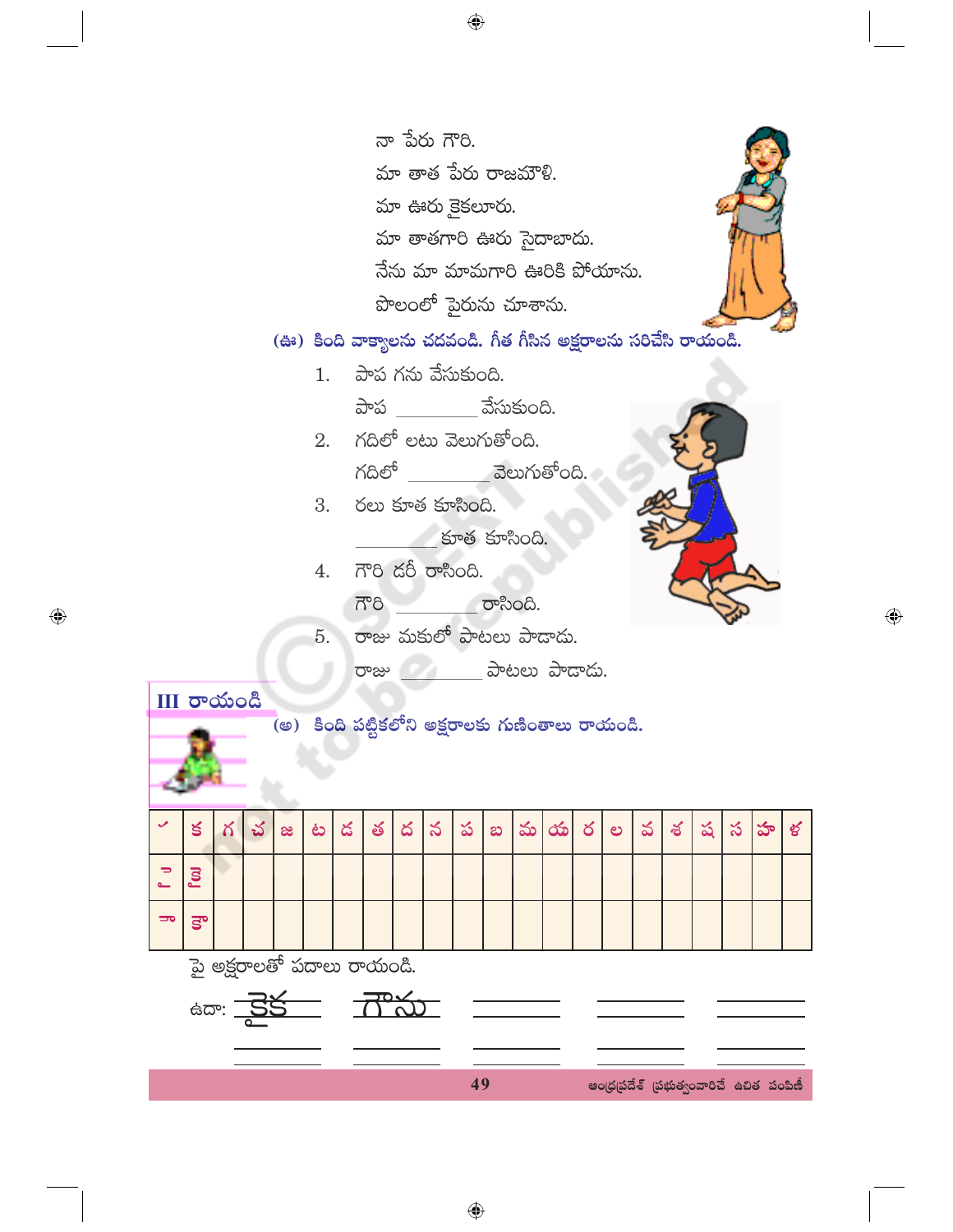

 $\bigoplus$ 

|  | (ఆ) కింది వాక్యాలను గీతలలో అందంగా రాయండి.<br><u> - సైక్రిలు బైరులో గాలి లేదు - - - - - - - - - - - - - - - - - -</u> |  |  |
|--|----------------------------------------------------------------------------------------------------------------------|--|--|
|  |                                                                                                                      |  |  |
|  |                                                                                                                      |  |  |
|  | $\mathcal{L} = \mathcal{L} \times \mathcal{L} = \mathcal{L} \times \mathcal{L}$                                      |  |  |

 $\bigoplus$ 



| కు                                            | <u>ය</u> ා | $\vec{\Omega}^{\circ}$ | Pool      | ల         | ఉదా: మైకు |  |  |  |
|-----------------------------------------------|------------|------------------------|-----------|-----------|-----------|--|--|--|
| $\vec{a}$                                     | ర          | $\leq$                 | ಲಂ        | ු         |           |  |  |  |
| <b>D</b>                                      | <b>D</b>   | వం                     | $\vec{e}$ | డు        |           |  |  |  |
| $\delta$                                      | $\vec{a}$  | ను                     | $\vec{S}$ | ಲು        |           |  |  |  |
| ව                                             | టౌ         | ಟು                     | రు        | <u>ကြ</u> |           |  |  |  |
|                                               |            |                        |           |           |           |  |  |  |
| 50<br>ఆంధ్రప్రదేశ్ (పభుత్వంవారిచే ఉచిత పంపిణీ |            |                        |           |           |           |  |  |  |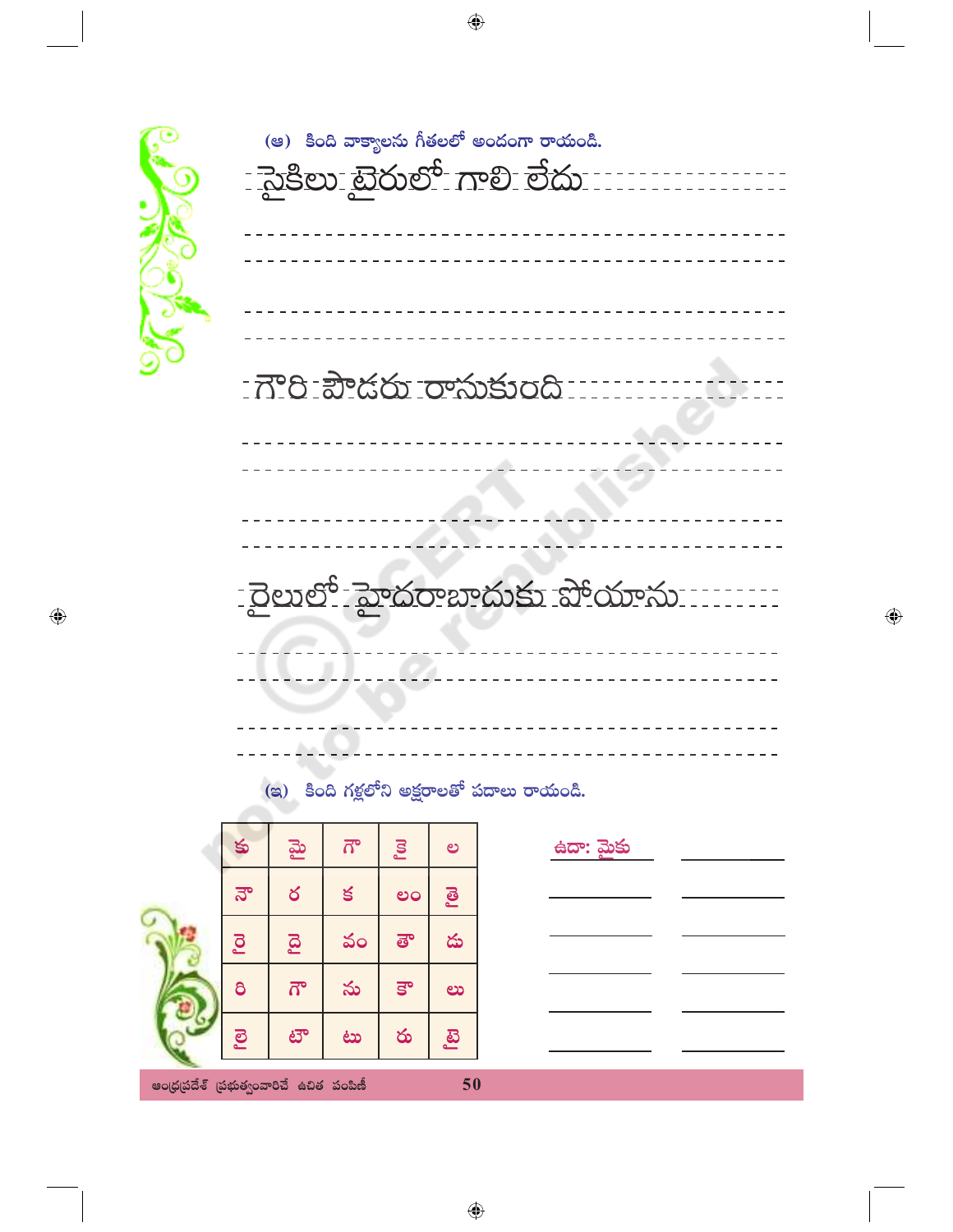|     | മ | ಿ | ూ |  |                                                                                                                                       | ြ | ⇔് | $\overline{\phantom{a}}$ |  |
|-----|---|---|---|--|---------------------------------------------------------------------------------------------------------------------------------------|---|----|--------------------------|--|
| పాప |   |   |   |  | $\mid$ కాకి $\mid$ చీమ $\mid$ అకు $\mid$ కూర $\mid$ నూనె $\mid$ గేదె $\mid$ మైకు $\mid$ కొండ $\mid$ కోతి $\mid$ చౌక $\mid$ గంప $\mid$ |   |    |                          |  |
|     |   |   |   |  |                                                                                                                                       |   |    |                          |  |
|     |   |   |   |  |                                                                                                                                       |   |    |                          |  |





(అ) కింది బొమ్మను చూడండి. మీరు గీయండి. పేరు రాయండి. దాన్ని గురించి రాయండి.





⊕

- ప్రశంసాపూర్వకమయిన పనులు / ప్రాజెక్టుపనులు
	- (అ) రైలు, సైకిలు, విమానం ఇలా (పయాణ సాధనాల బొమ్మలను సేకరించండి. వాటిని ఇతర భాషల్లో ఏమంటారో రాయండి.



 $\bigoplus$ 

 $\bigoplus$